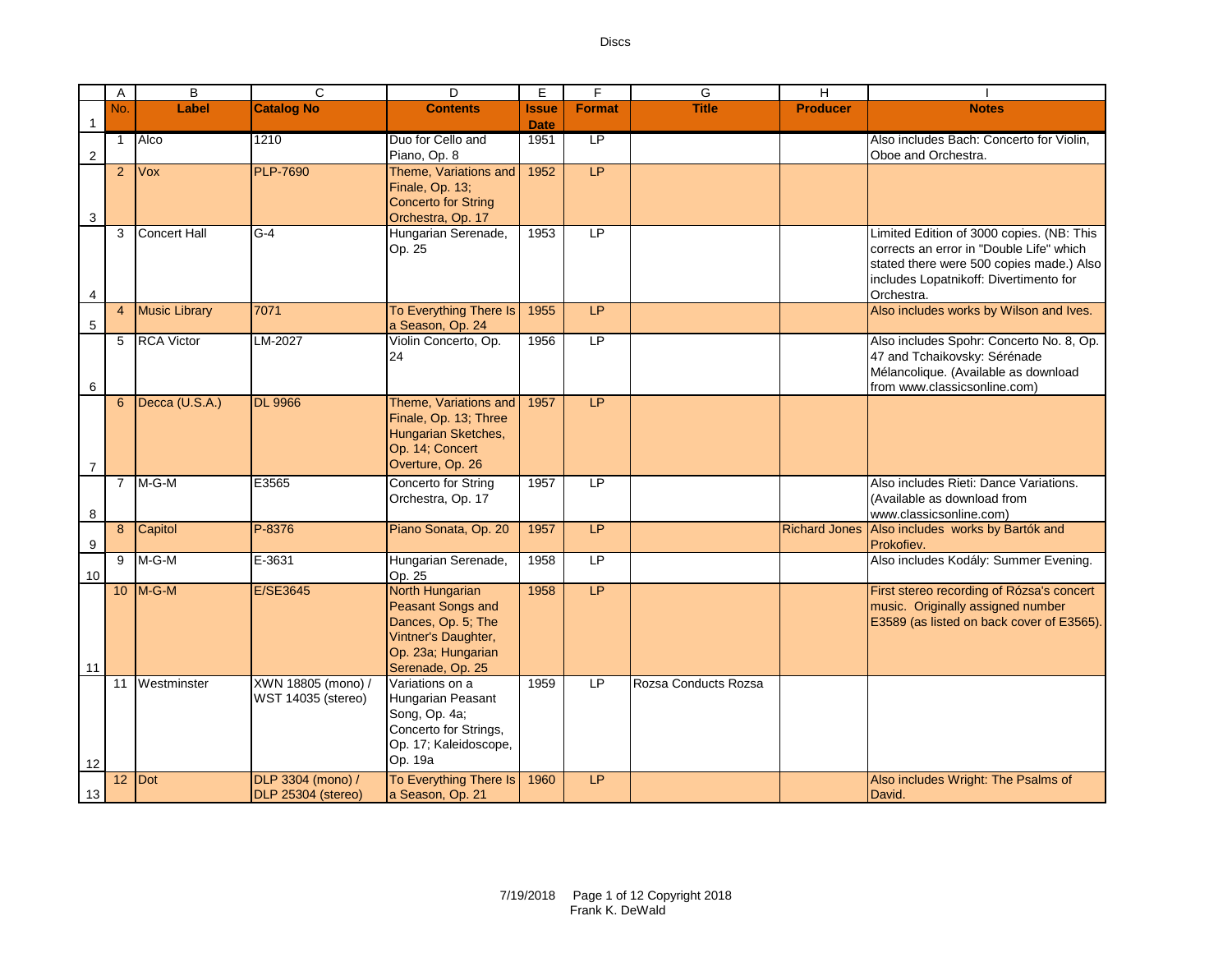|              | A   | $\overline{B}$ | C                 | D                                                                                                                                                              | Е                    | F             | G                                             | H                   |                                                                                                                                                                                            |
|--------------|-----|----------------|-------------------|----------------------------------------------------------------------------------------------------------------------------------------------------------------|----------------------|---------------|-----------------------------------------------|---------------------|--------------------------------------------------------------------------------------------------------------------------------------------------------------------------------------------|
| $\mathbf{1}$ | No. | Label          | <b>Catalog No</b> | <b>Contents</b>                                                                                                                                                | Issue<br><b>Date</b> | <b>Format</b> | <b>Title</b>                                  | <b>Producer</b>     | <b>Notes</b>                                                                                                                                                                               |
| 14           |     | 13 RCA Victor  | LM/LSC-2767       | Violin Concerto, Op.<br>24                                                                                                                                     | 1964                 | LP            |                                               | John F.<br>Pfeiffer | First stereo issue of Violin Concerto from<br>No. 5. Also contains Benjamin:<br>"Romantic Fantasy" Made available in<br>2008 in an audiophile LP pressing from<br>http://www.discland.com. |
| 15           |     | 14 RCA Victor  | LM/LSC-2770       | Tema Con Variazioni.<br>Op. 29a                                                                                                                                | 1964                 | <b>LP</b>     | <b>Heifetz-Piatigorsky</b><br><b>Concerts</b> | John F.<br>Pfeiffer | Also includes Beethoven: Piano Trio, Op.<br>1, No. 1; and Haydn: Divertimento for<br>Cello and Orchestra.                                                                                  |
| 16           |     | 15 RCA Victor  | LM/LSC2802        | Theme, Variations and<br>Finale, Op. 13a; Three<br>Hungarian Sketches,<br>Op. 14; Overture to a<br>Symphony Concert,<br>Op. 26a; Notturno<br>Ungherese, Op. 28 | 1965                 | LP.           | Rózsa Conducts Rózsa                          | <b>Richard Mohr</b> |                                                                                                                                                                                            |
| 17           | 16  | Grossmont      | FM-74051          | Sonatina for Solo<br>Clarinet, Op. 27                                                                                                                          | 1972                 |               |                                               |                     | Also includes works by Karg-Elert,<br>Wellesz, Stravinsky, Doran and<br>Sutermeister. Release date is<br>approximate.                                                                      |
| 18           | 17  | Orion          | <b>ORS 73127</b>  | Variations on a<br>Hungarian Peasant<br>Song, Op. 4; North<br>Hungarian Peasant<br>Songs and Dances,<br>Op. 5; Duo, Op. 7                                      | 1973                 | LP            |                                               |                     | Liner notes by Christopher Palmer.                                                                                                                                                         |
| 19           |     | 18 Orion       | <b>ORS 74137</b>  | Kaleidoscope, Op. 19;<br>Piano Sonata, Op. 20                                                                                                                  | 1974                 | <b>LP</b>     |                                               |                     | Also includes works by Castelnuovo-<br>Tedesco. (Available as download from<br>www.classicsonline.com)                                                                                     |
| 20           | 19  | Orion          | ORS 75191         | String Trio, Op. 1;<br>Piano Quintet, Op. 2                                                                                                                    | 1975                 | LP            |                                               | Giveon<br>Cornfield | "Recorded under the composer's<br>supervision." Liner notes by Christopher<br>Palmer. (Available as download from<br>www.classicsonline.com)                                               |
| 21           |     | 20 RCA (U.K.)  | GL25010           | Theme, Variations and<br>Finale, Op. 13a; Three<br>Hungarian Sketches,<br>Op. 14; Overture to a<br>Symphony Concert,<br>Op. 26a; Notturno<br>Ungherese, Op. 28 | 1976                 | LP            |                                               |                     | U.K. reissue of No. 15 with new liner<br>notes by Christopher Palmer.                                                                                                                      |
| 22           | 21  | Citadel        | CT 6001           | The Vintner's<br>Daughter, Op. 23a;<br>Hungarian Serenade,<br>Op. 25                                                                                           | 1976                 | LP            |                                               | Tony Thomas         | Reissue of No. 10, minus Op. 5 and with<br>narration (spoken by Tony Thomas)<br>added to Op. 23a.                                                                                          |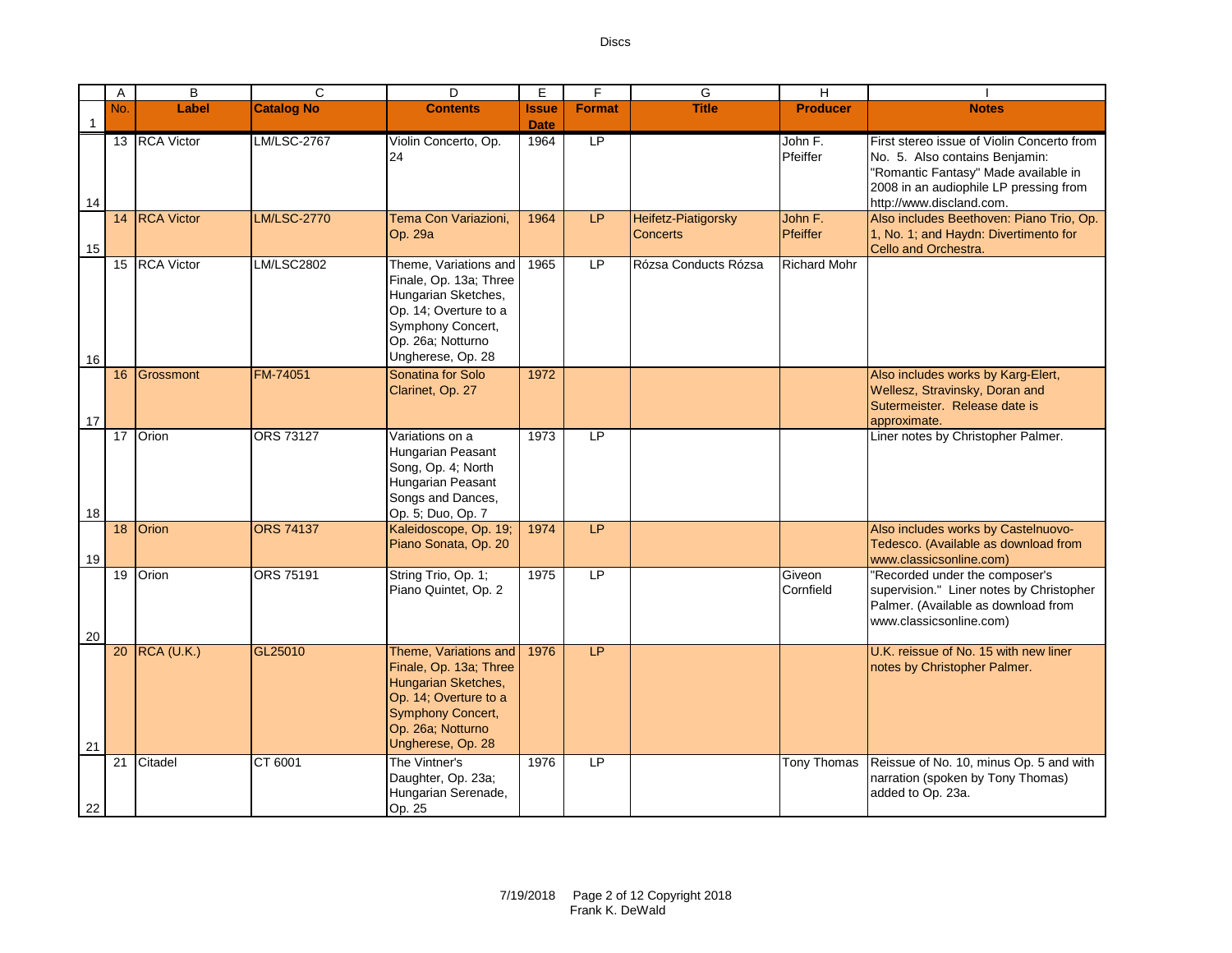|                    | Α               | B                       | C                                 | D                                                                                                                                       | E                   | F             | G                                                | $\overline{H}$                            |                                                                                                           |
|--------------------|-----------------|-------------------------|-----------------------------------|-----------------------------------------------------------------------------------------------------------------------------------------|---------------------|---------------|--------------------------------------------------|-------------------------------------------|-----------------------------------------------------------------------------------------------------------|
|                    | No.             | Label                   | <b>Catalog No</b>                 | <b>Contents</b>                                                                                                                         | <b>Issue</b>        | <b>Format</b> | <b>Title</b>                                     | <b>Producer</b>                           | <b>Notes</b>                                                                                              |
| $\mathbf{1}$<br>23 |                 | 22 Ember $(U.K.)$       | <b>ECL 9043</b>                   | Variations on a<br><b>Hungarian Peasant</b><br>Song, Op. 4; North<br><b>Hungarian Peasant</b><br>Songs and Dances,<br>Op. 5; Duo, Op. 7 | <b>Date</b><br>1976 | LP            |                                                  |                                           | U. K. reissue of No. 17.                                                                                  |
| 24                 | 23              | <b>Westminster Gold</b> | WG-8353                           | Variations on a<br>Hungarian Peasant<br>Song, Op. 4a;<br>Concerto for Strings,<br>Op. 17; Kaleidoscope,<br>Op. 19a                      | 1977                | LP            | Rozsa Conducts Rozsa                             |                                           | Budget reissue of No. 11.                                                                                 |
| 25                 | 24              | <b>Citadel</b>          | <b>CT-7004</b>                    | Variations for Piano,<br>Op. 9; Bagatelles, Op.<br>12; Sonatina for Solo<br>Clarinet, Op. 27                                            | 1978                | LP            |                                                  | <b>Tony Thomas</b>                        | Also includes CRISIS - Film Suite for<br>Guitar and Valse crépusculaire from<br>PROVIDENCE.               |
| 26                 | $\overline{25}$ | Vox                     | <b>SBVX 5109</b>                  | String Quartet No. 1,<br>Op. 22                                                                                                         | 1978                | LP            | <b>New World Composers</b><br>From the Old World | Robert<br>Wepman                          | 3-disc set. Also includes works by<br>Surinach, Hindemith, Bloch, Tcherepnin,<br>Stravinsky and Korngold. |
| 27                 |                 | 26 Entr'acte            | <b>ERS 6512</b>                   | To Everything There Is<br>a Season, Op. 21; The<br>Vanities of Life, Op.<br>30; The 23rd Psalm,<br>Op. 34                               | 1978                | LP.           | <b>3 Choral Works</b>                            | <b>John Steven</b><br>Lasher              | "A Composer Supervised Recording"                                                                         |
| 28                 | 27              | Entr'acte               | <b>ERS 6509</b>                   | Duo for Cello and<br>Piano. Op. 8: Sonata<br>for Two Violins, Op.<br>15a: Toccata<br>capricciosa, Op. 36                                | 1978                | LP.           | 3 Chamber Works                                  | John Steven<br>Lasher                     | "A Composer Supervised Recording"                                                                         |
| 29                 | 28              | Varèse-Sarabande        | <b>VC 81058</b>                   | Theme, Variations and<br>Finale, Op. 13; Three<br>Hungarian Sketches,<br>Op. 14; Concert<br>Overture, Op. 26                            | 1978                | LP.           | <b>Rozsa Conducts Rozsa</b>                      | <b>Taylor and</b><br><b>Chris Kuchler</b> | Tom Null, Dub Reissue of No. 6.                                                                           |
| 30                 | 29              | Unicorn                 | UN1-72029 (USA);<br>UNS-259 (U.K) | Variations for Piano.<br>Op. 9; Bagatelles, Op.<br>12; Piano Sonata, Op.<br>20; The Vintner's<br>Daughter, Op. 23                       | 1979                | LP            | Erik Parkin Plays Piano<br>Music by Miklos Rozsa | Christopher<br>Palmer                     |                                                                                                           |
| 31                 | 30              | Pantheon                | <b>FSM 53 901 PAN</b>             | Piano Concerto, Op.<br>31; Cello Concerto,<br>Op. 32                                                                                    | 1982                | LP            |                                                  | <b>Heinrich</b><br>Lehman                 | Cover art from Dr. Rózsa's personal<br>collection.                                                        |
| 32                 | 31              | Medallion               | $ML$ 314                          | Piano Sonata, Op. 20                                                                                                                    | 1983                | <b>LP</b>     | Miklós Rózsa - Double<br>Life                    | David Colon                               | Also includes excerpts from soundtrack of<br>THE STRANGE LOVE OF MARTHA<br><b>IVERS.</b>                  |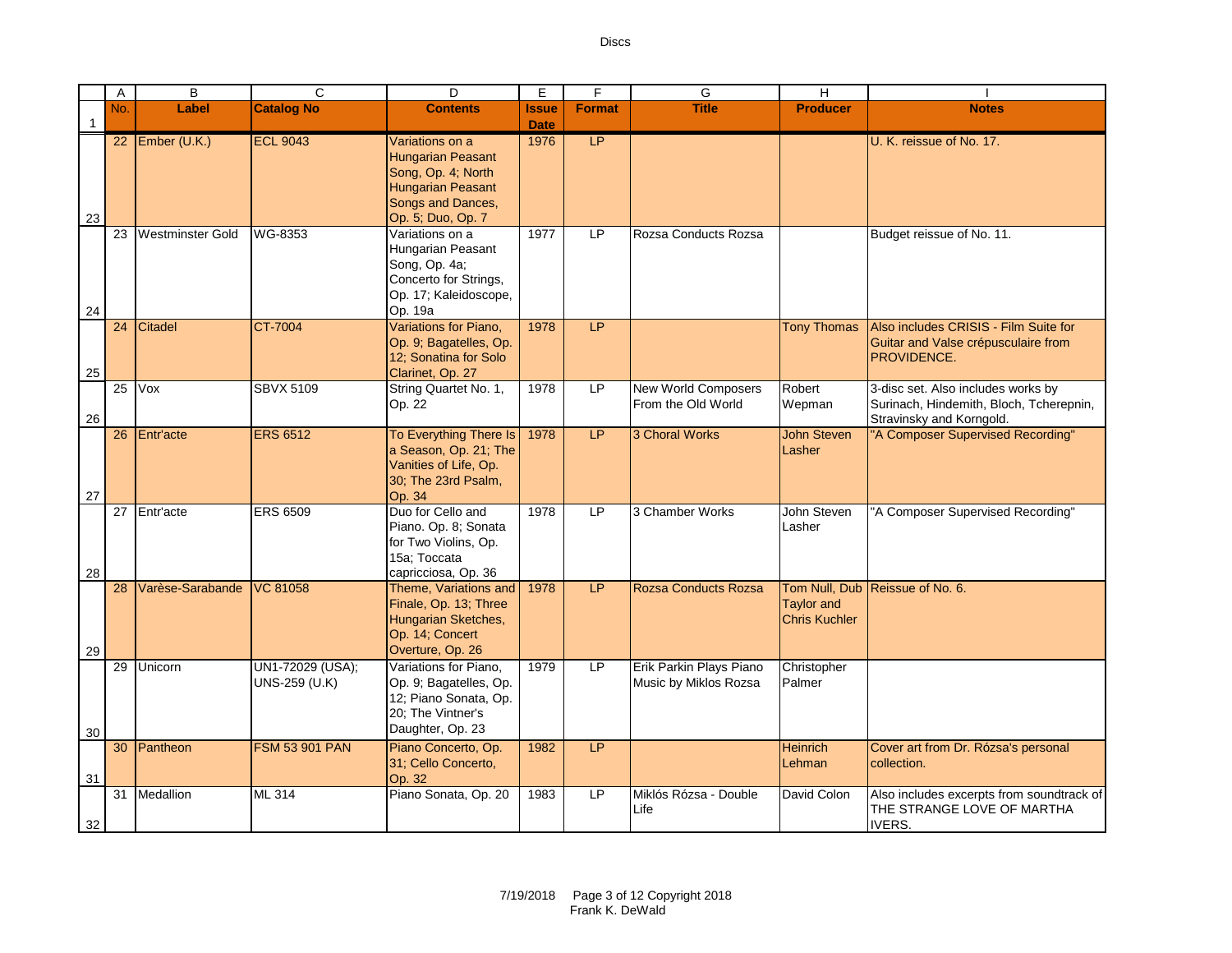|              | A   | $\overline{B}$                                             | $\overline{c}$     | $\overline{D}$                                                                                                                                                              | E.                          | F             | G                                                         | $\overline{H}$                          |                                                                                                                                                                                                                                                               |
|--------------|-----|------------------------------------------------------------|--------------------|-----------------------------------------------------------------------------------------------------------------------------------------------------------------------------|-----------------------------|---------------|-----------------------------------------------------------|-----------------------------------------|---------------------------------------------------------------------------------------------------------------------------------------------------------------------------------------------------------------------------------------------------------------|
| $\mathbf{1}$ | No. | Label                                                      | <b>Catalog No</b>  | <b>Contents</b>                                                                                                                                                             | <b>Issue</b><br><b>Date</b> | <b>Format</b> | <b>Title</b>                                              | <b>Producer</b>                         | <b>Notes</b>                                                                                                                                                                                                                                                  |
| 33           |     | 32 NYP Special<br>Editions - Historic<br>Recordings Vol. 3 | 831/2              | Theme. Variations and<br>Finale, Op. 13a                                                                                                                                    | 1983                        | <b>LP</b>     | <b>Leonard Bernstein's New</b><br>York Philharmonic Debut |                                         | Commemorative issue of historic<br>broadcast performance. Also includes<br>Schumann: Manfred Overture and<br>Strauss: Don Quixote 2-LP set.                                                                                                                   |
| 34           |     | 33 Antares (Germany)                                       | <b>MR-01</b>       | Festive Flourish                                                                                                                                                            | 1985                        | <b>LP</b>     | The Spectacular Film<br>World of Miklos Rozsa             | Christopher<br>Palmer                   | Also includes various film selections.                                                                                                                                                                                                                        |
| 35           |     | 34 Pantheon                                                | D07124             | Piano Concerto, Op.<br>31; Cello Concerto,<br>Op. 32                                                                                                                        | 1986                        | CD            |                                                           | <b>Heinrich</b><br>Lehman               | CD reissue of No. 30.                                                                                                                                                                                                                                         |
| 36           |     | 35 Crystal                                                 | S-731              | Sonatina for Solo<br>Clarinet, Op. 27                                                                                                                                       | 1986                        | LP            |                                                           |                                         | Also includes works by Rochberg and<br>Schuller.                                                                                                                                                                                                              |
| 37           |     | 36 Cloud Nine<br><b>Records</b>                            | <b>CN 6001</b>     | <b>North Hungarian</b><br>Peasant Songs and<br>Dances, Op. 5;<br>Kaleidoscope, Op.<br>19b; Sonata for Solo<br>Flute, Op. 39; Sonata<br>for Solo Violin, Op. 40              | 1987                        | LP            |                                                           | Christopher<br>Palmer                   |                                                                                                                                                                                                                                                               |
| 38           |     | 37 Pantheon                                                | D10761             | Sonata for Solo Flute.<br>Op. 39; Sonata for<br>Solo Violin, Op. 40;<br>Sonata for Solo<br>Clarinet, Op. 41;<br>Sonata for Guitar, Op.<br>42                                | 1987                        | <b>CD</b>     | Solo Sonatas                                              | Thomas<br>Mowrey/Gregg<br>Nestor        | Recording of Op. 40 also available<br>directly from artist's website on CD-R as<br>of March 3, 2010.<br>(http://www.mischalefkowitz.com/eshop.ht<br>ml)                                                                                                       |
| 39           | 38  | Laurel                                                     | <b>LR-842CD</b>    | Rhapsody for Cello,<br>Op. 3; String Quartet<br>No. 1, Op. 22; String<br>Quartet No. 2, Op. 38                                                                              | 1988                        | <b>CD</b>     |                                                           | <b>Herschel</b><br><b>Burke Gilbert</b> | Op. 3 is cello/piano reduction of<br>orchestral score. Recording partially<br>funded by the National Endowment for<br>the Arts.                                                                                                                               |
| 40           |     | 39 RCA Victor                                              | 7963-2-RG          | Violin Concerto, Op.<br>24; Tema con<br>variazioni, Op. 29a                                                                                                                 | 1988                        | <b>CD</b>     |                                                           |                                         | Reissue of Violin Concerto from No. 13<br>and Tema con variazioni from No. 14.<br>Also includes Korngold: Violin Concerto<br>and Waxman: Carmen Fantasy                                                                                                       |
| 41           | 40  | Cambria                                                    | CD-1034            | String Trio, Op. 1;<br>Piano Quintet, Op. 2;<br>Duo, Op. 7                                                                                                                  | 1988                        | <b>CD</b>     |                                                           |                                         | CD reissue of No. 19, with addition of Op.<br>7 from No. 17.                                                                                                                                                                                                  |
| 42           |     | 41 DRG                                                     | <b>CDSBL 13101</b> | North Hungarian<br>Peasant Songs and<br>Dances, Op. 5;<br>Concerto for String<br>Orchestra, Op. 17;<br>The Vintner's<br>Daughter, Op. 23a;<br>Hungarian Serenade,<br>Op. 25 | 1988                        | <b>CD</b>     | The Classic Rózsa                                         | MR Ltd.                                 | Derived, without acknowledgement, from<br>Nos. 7, 9 and 10. Op. 5 and 23a are<br>attributed to the wrong conductor, and<br>Op. 17 is attritbuted to both wrong<br>orchestra and conductor. Liner notes from<br>Christopher Palmer's "Miklos Rozsa"<br>(1975). |
| 43           |     | 42 Harmonia Mundi                                          | <b>HMU 906010</b>  | Tripartita, Op. 33                                                                                                                                                          | 1990                        | <b>CD</b>     | <b>Modern Masters I</b>                                   |                                         | Tim McDonald Also includes works by Morton Gould.<br>Marc Lavry and Gian Carlo Menotti.                                                                                                                                                                       |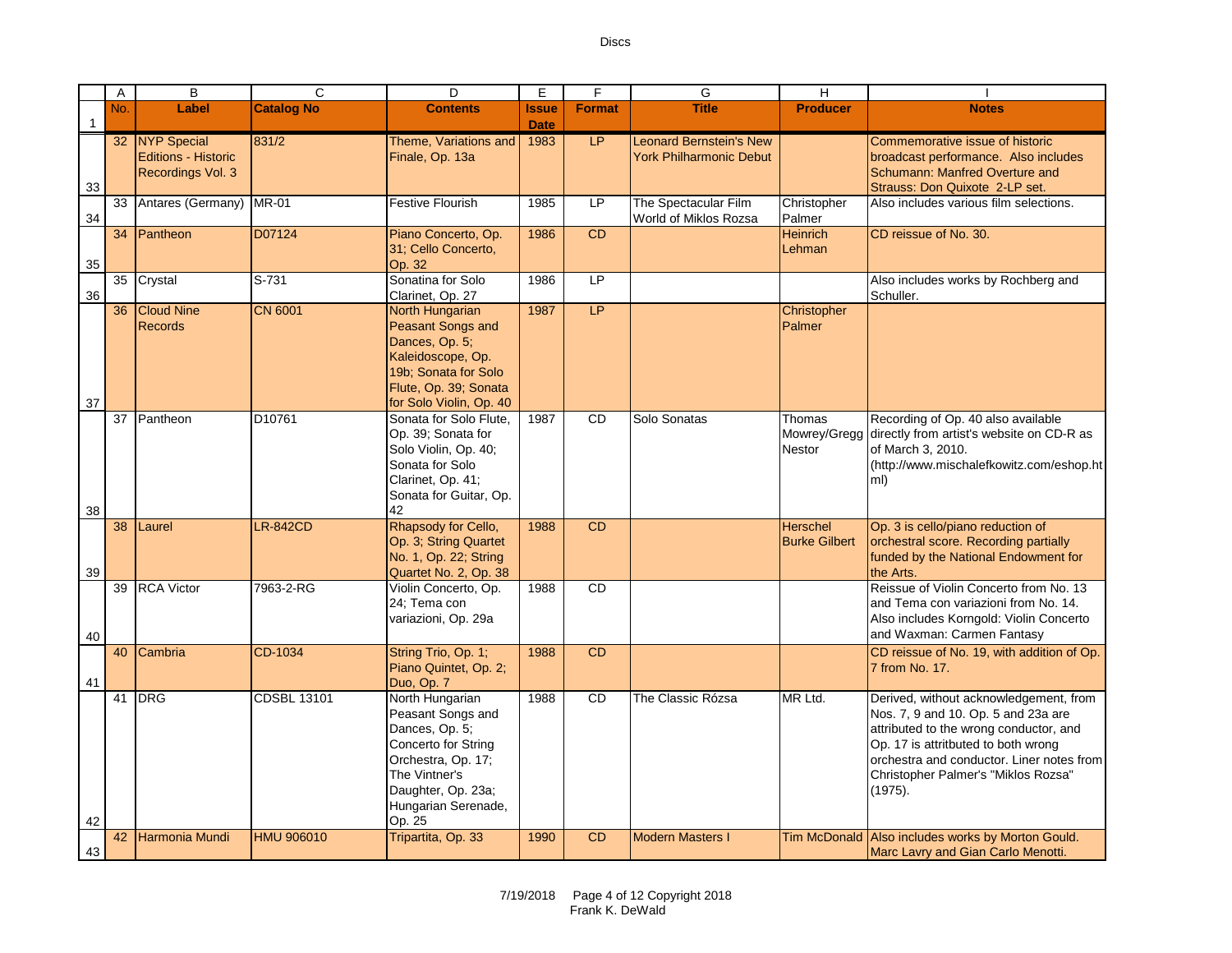|              | A   | $\overline{B}$    | $\mathsf{C}$        | D.                                                                                                                                                             | F            | E               | G                                                | Η                     |                                                                                                                                                                                                                     |
|--------------|-----|-------------------|---------------------|----------------------------------------------------------------------------------------------------------------------------------------------------------------|--------------|-----------------|--------------------------------------------------|-----------------------|---------------------------------------------------------------------------------------------------------------------------------------------------------------------------------------------------------------------|
|              | No. | Label             | <b>Catalog No</b>   | <b>Contents</b>                                                                                                                                                | <b>Issue</b> | <b>Format</b>   | <b>Title</b>                                     | <b>Producer</b>       | <b>Notes</b>                                                                                                                                                                                                        |
| $\mathbf{1}$ |     |                   |                     |                                                                                                                                                                | <b>Date</b>  |                 |                                                  |                       |                                                                                                                                                                                                                     |
| 44           |     | 43 Bayer          | <b>BR</b> 100058 CD | Sonata for Solo Violin.<br>Op. 43                                                                                                                              | 1990         | $\overline{CD}$ | Serenade Hungaria                                | Heinz Jansen          | Also includes works by Dohnányi and<br>Kodálv.                                                                                                                                                                      |
| 45           |     | 44 Bay Cities     | <b>BCD-1020</b>     | Sonata for Oboe, Op.<br>43; Introduction and<br>Allegro for Solo Viola,<br>Op. 44; "Sonata for<br>Harp"                                                        | 1990         | CD              | Double Life                                      | <b>Tony Thomas</b>    | Also includes suite from THE PRIVATE<br>FILES OF J. EDGAR HOOVER and<br>"Three Waltzes for Guitar." "Harp Sonata"<br>(aka "Harp Suite") is arrangement by<br>Christopher Palmer of movements from<br>Op. 12 and 19. |
| 46           | 45  | Colosseum         | CST 34.8048         | Viola Concerto, Op. 37                                                                                                                                         | 1991         | <b>CD</b>       | Symphonic Hollywood                              | Tony Thomas           | Also includes works by Lee Holdridge.                                                                                                                                                                               |
| 47           | 46  | <b>Bay Cities</b> | <b>BCD 1032</b>     | Variations on a<br><b>Hungarian Peasant</b><br>Song, Op. 4; North<br><b>Hungarian Peasant</b><br>Songs and Dances,<br>Op. 5                                    | 1991         | CD              |                                                  | <b>Tony Thomas</b>    | Reissue of Op. 4 and Op. 5 from No. 17.<br>Also includes "Three Film Themes for<br>Guitar" and works by Korngold.                                                                                                   |
| 48           | 47  | <b>Bay Cities</b> | <b>BCD 1027</b>     | Duo, Op. 7                                                                                                                                                     | 1991         | <b>CD</b>       |                                                  | The August<br>Company | Also includes Korngold: Sonata in G<br>Major, Op. 6.                                                                                                                                                                |
| 49           | 48  | Varèse-Sarabande  | VSD-5329            | Viola Concerto, Op. 37                                                                                                                                         | 1991         | CD              | <b>Symphonic Hollywood</b>                       | <b>Tony Thomas</b>    | U.S. issue of No. 45.                                                                                                                                                                                               |
| 50           | 49  | Vox               | CDX 5071            | String Quartet No. 1,<br>Op. 22                                                                                                                                | 1992         | CD              | <b>New World Composers</b><br>From the Old World | Robert<br>Wepman      | CD reissue of No. 25, 2-disc set.                                                                                                                                                                                   |
| 51           |     | 50 Koch           | 3-7152-2H1          | <b>Concerto for String</b><br>Orchestra, Op. 17;<br><b>Andante for String</b><br>Orchestra, Op. 22a                                                            | 1992         | CD              |                                                  | <b>Michael Fine</b>   | Also includes concert works by Waxman<br>and Herrmann.                                                                                                                                                              |
| 52           | 51  | Koch              | 3-7191-2H1          | Theme, Variations and<br>Finale, Op. 13a; Three<br>Hungarian Sketches,<br>Op. 14; Overture to a<br>Symphony Concert,<br>Op. 26a; Notturno<br>Ungherese, Op. 28 | 1993         | CD              |                                                  | <b>Michael Fine</b>   | First volume in what would become a<br>near-complete series of orchestral works<br>and concerti.                                                                                                                    |
| 53           | 52  | Cambria           | CD-1081             | Variations for Piano.<br>Op. 9; Bagatelles, Op.<br>12; Piano Sonata, Op.<br>20; The Vintner's<br>Daughter, Op. 23                                              | 1993         | CD              | Piano Works by Miklós<br>Rózsa                   | Christopher<br>Palmer | CD reissue of No. 29.                                                                                                                                                                                               |
| 54           | 53  | <b>RCA Victor</b> | 09026-61752-2       | Violin Concerto, Op.<br>24; Tema con<br>variazioni, Op. 29a                                                                                                    | 1994         | CD              |                                                  |                       | Reissue of No. 39.                                                                                                                                                                                                  |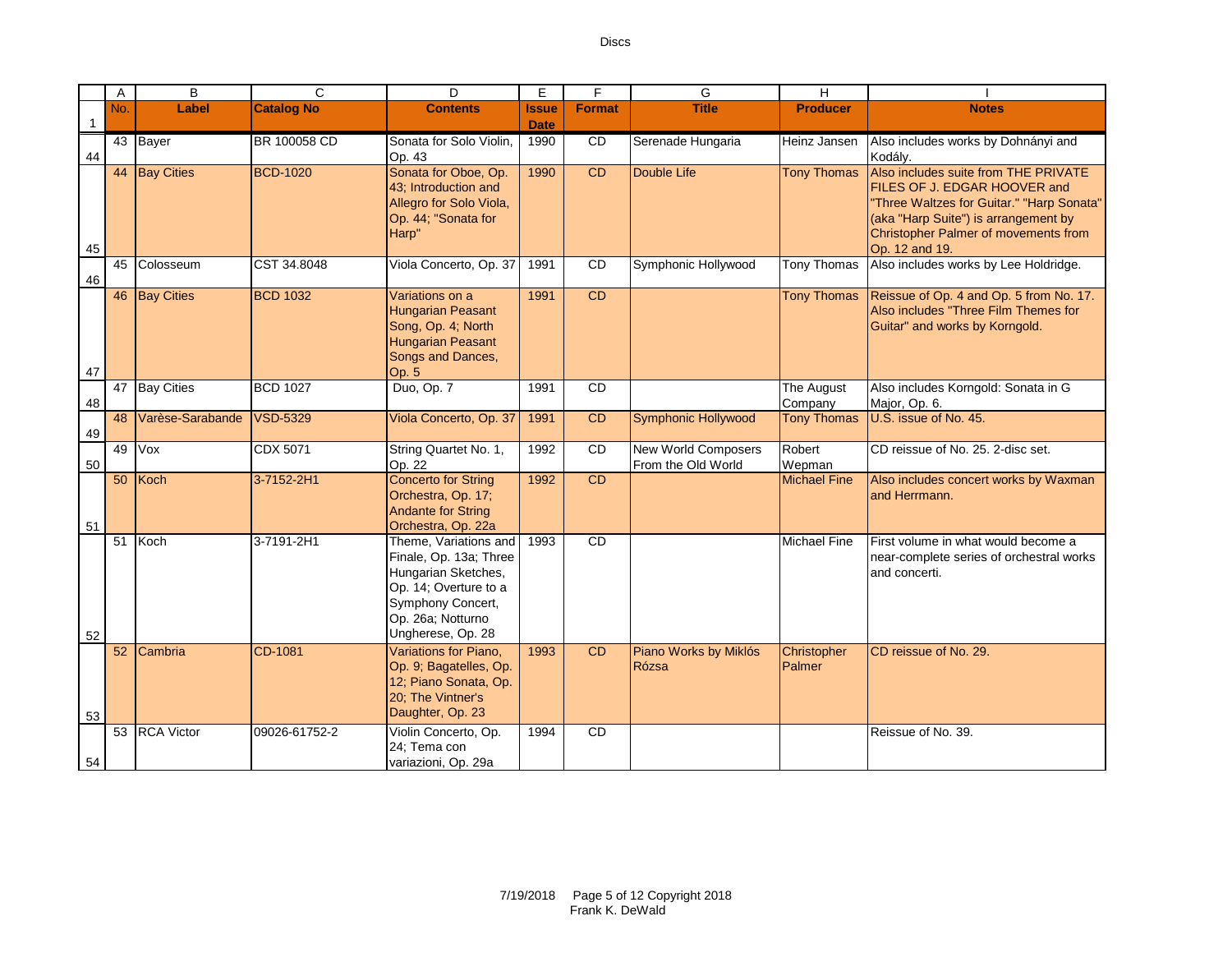|              | Α        | B                              | C                       | D                                                                                                                                                                                                                                                      | Е                           | F             | G                                                              | H                                   |                                                                                                                                           |
|--------------|----------|--------------------------------|-------------------------|--------------------------------------------------------------------------------------------------------------------------------------------------------------------------------------------------------------------------------------------------------|-----------------------------|---------------|----------------------------------------------------------------|-------------------------------------|-------------------------------------------------------------------------------------------------------------------------------------------|
| $\mathbf{1}$ | No.      | Label                          | <b>Catalog No</b>       | <b>Contents</b>                                                                                                                                                                                                                                        | <b>Issue</b><br><b>Date</b> | <b>Format</b> | <b>Title</b>                                                   | <b>Producer</b>                     | <b>Notes</b>                                                                                                                              |
| 55           |          | 54 Silva                       | <b>SILKD 6006</b>       | North Hungarian<br>Peasant Songs and<br>Dances, Op. 5;<br>Kaleidoscope, Op.<br>19b; Sonata for Solo<br>Flute, Op. 39; Sonata<br>for Solo Violin, Op. 40                                                                                                | 1994                        | CD            |                                                                |                                     | CD reissue of No. 36.                                                                                                                     |
| 56           | 55       | Koch                           | 3-7244-2                | Symphony in 3<br>Movements, Op. 6;<br>The Vintner's<br>Daughter, Op. 23a                                                                                                                                                                               | 1994                        | <b>CD</b>     |                                                                | Michael Fine                        | World premiere performance of the<br>Symphony. 2nd volume in series.                                                                      |
| 57           | 56       | Koch                           | 3-7256-2H1              | Variations on a<br><b>Hungarian Peasant</b><br>Song, Op. 4; North<br><b>Hungarian Peasant</b><br>Songs and Dances,<br>Op. 5; Duo, Op. 7;<br>Sonata for Solo Violin,<br>Op. 40                                                                          | 1995                        | <b>CD</b>     | Miklós Rózsa - The<br>Complete Music for Solo<br><b>Violin</b> | <b>Michael Fine</b>                 |                                                                                                                                           |
| 58           | 57       | Raptoria Caam                  | <b>RCD 1005</b>         | Introduction and<br>Allegro for Solo Viola,<br>Op. 44                                                                                                                                                                                                  | 1995                        | <b>CD</b>     |                                                                |                                     | Also includes works by Schickele, Dahl<br>and Ferund.                                                                                     |
| 59           | 58       | NYP Special<br><b>Editions</b> |                         | Theme, Variations and<br>Finale, Op. 13a                                                                                                                                                                                                               | 1996                        | <b>CD</b>     |                                                                |                                     | CD reissue of No. 32.                                                                                                                     |
| 60           | 59       | Koch                           | 3-7304-2-H1             | Sinfonia Concertante.<br>Op. 29; Viola<br>Concerto, Op. 37                                                                                                                                                                                             | 1996                        | <b>CD</b>     |                                                                | <b>Michael Fine</b>                 | Volume III of the unfinished "Complete<br>Orchestral Music" series.                                                                       |
| 61           | 60       | Silva                          | <b>SILKD 6011</b>       | Cello Concerto, Op. 32                                                                                                                                                                                                                                 | 1996                        | <b>CD</b>     |                                                                | Peter Rejto                         | Also includes Gerard Schurmann: The<br>Gardens of Exile.                                                                                  |
| 62           | 61<br>62 | Koch<br>Koch                   | 3-7601-2<br>3-7379-2-H1 | excerpts from: North<br>Hungarian Peasant<br>Songs and Dances,<br>Op. 5; Three<br>Hungarian Sketches,<br>Op. 14; Concerto for<br>Strings, Op. 17; The<br>Vintner's Daughter,<br>Op. 23a; Sinfonia<br>Concertante, Op. 29<br><b>Concerto for String</b> | 1996<br>1997                | <b>CD</b>     | Hungarian Sketches -<br>The Miklós Rózsa<br>Collection         | Michael Fine<br><b>Michael Fine</b> | Includes excerpts from the Koch<br>Complete Orchestral Music series, plus<br>two EL CID tracks.<br>Volume IV of the unfinished "Complete" |
| 63           |          |                                |                         | Orchestra, Op. 17;<br><b>Andante for String</b><br>Orchestra, Op. 22a;<br>Violin Concerto, Op.<br>24                                                                                                                                                   |                             |               |                                                                |                                     | <b>Orchestral Music" series.</b>                                                                                                          |
| 64           | 63       | Citadel                        | <b>STC 77111</b>        | <b>Festive Flourish</b>                                                                                                                                                                                                                                | 1997                        | <b>CD</b>     | Legendary Hollywood                                            | Tom Null and<br><b>Alain Silver</b> | Also includes various film selections.                                                                                                    |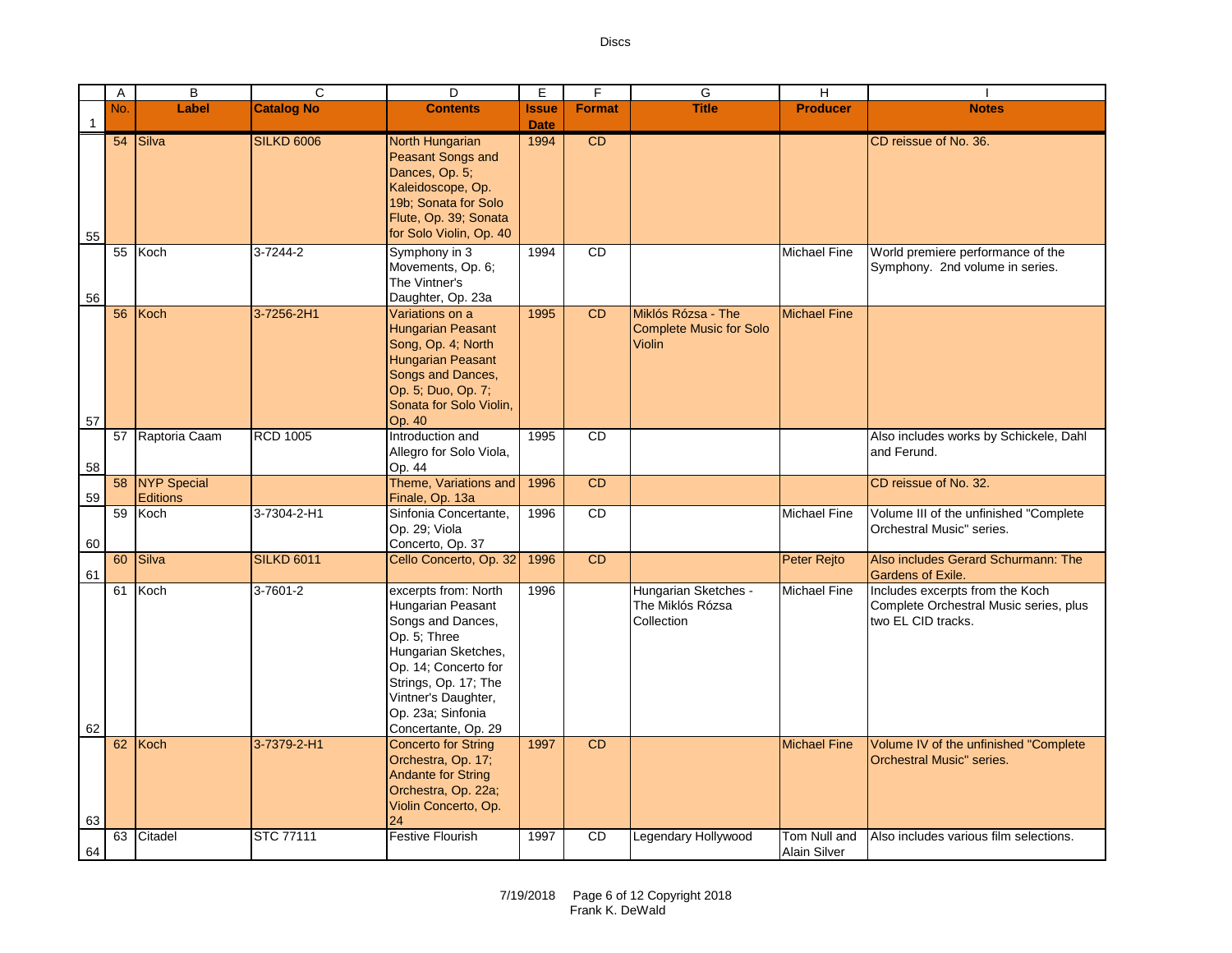|              |                                              |                   |                                                                                                                                                                                                                                                                                                                                                             |                             | <b>Discs</b>    |                                                       |                                                       |                                                                        |
|--------------|----------------------------------------------|-------------------|-------------------------------------------------------------------------------------------------------------------------------------------------------------------------------------------------------------------------------------------------------------------------------------------------------------------------------------------------------------|-----------------------------|-----------------|-------------------------------------------------------|-------------------------------------------------------|------------------------------------------------------------------------|
| $\mathsf{A}$ | B                                            | $\mathsf{C}$      | D                                                                                                                                                                                                                                                                                                                                                           | E                           | F               | G                                                     | H                                                     |                                                                        |
| No.          | Label                                        | <b>Catalog No</b> | <b>Contents</b>                                                                                                                                                                                                                                                                                                                                             | <b>Issue</b><br><b>Date</b> | <b>Format</b>   | <b>Title</b>                                          | <b>Producer</b>                                       | <b>Notes</b>                                                           |
|              | 64 Ondine                                    | <b>ODE 919-2</b>  | <b>Concerto for String</b><br>Orchestra, Op. 17                                                                                                                                                                                                                                                                                                             | 1998                        | CD              |                                                       | Seppo Siirala                                         | Also includes Bartók: Divertimento and<br><b>Romanian Folk Dances.</b> |
|              | 65 Koch                                      | 3-7402-2H1        | Piano Concerto, Op.<br>31; Cello Concerto,<br>Op. 32                                                                                                                                                                                                                                                                                                        | 1998                        | CD              |                                                       | <b>Michael Fine</b>                                   | Volume V of the unfinished "Complete<br>Orchestral Music" series.      |
| 66           | Naïve                                        | V 4841            | Piano Concerto, Op.<br>31                                                                                                                                                                                                                                                                                                                                   | 1999                        | CD              |                                                       | <b>Tamás</b><br><b>Benedek</b>                        | Also includes suite from BEN-HUR and<br>the SPELLBOUND Concerto.       |
|              | 67 Koch                                      | 3-7435-2H1        | Variations for Piano,<br>Op. 9; Bagatelles, Op.<br>12; Kaleidoscope, Op.<br>19; Piano Sonata, Op.<br>20; The Vintner's<br>Daughter, Op. 23                                                                                                                                                                                                                  | 1999                        | CD              | Miklós Rózsa - Complete Susan<br>Works for Solo Piano | Napodano<br>DelGiorno                                 | Also includes Valse crépusculaire from<br>PROVIDENCE.                  |
| 68           | Equilibrium                                  | <b>EQ24</b>       | Cello Concerto, Op. 32                                                                                                                                                                                                                                                                                                                                      | 1999                        | <b>CD</b>       |                                                       | Peter Rejto                                           | Reissue of No. 60.                                                     |
| 69           | <b>Crystal Records</b>                       | CD831             | Duo for Cello & Piano,<br>Op. 8                                                                                                                                                                                                                                                                                                                             | 2000                        | $\overline{CD}$ | The Ethnic Cello                                      |                                                       | Also includes works by Cassadó and<br>Bloch.                           |
| 70           | Citadel                                      | CTD-88139         | Variations on a<br>Hungarian Peasant<br>Song, Op. 4; North<br>Hungarian Peasant<br>Songs and Dances,<br>Op. 5 (two versions);<br>The Vintner's<br>Daughter, Op. 23a;<br>Hungarian Serenade,<br>Op. 25                                                                                                                                                       | 2000                        | CD              |                                                       | Tom Null,<br><b>Alain Silver</b>                      | CD reissue of No. 10, with addition of Op<br>4 & 5 from No. 17.        |
| 71           | <b>Eroica Classical</b><br><b>Recordings</b> | <b>JDT 3032</b>   | Sonata for Two<br>Violins, Op. 15a                                                                                                                                                                                                                                                                                                                          | 2000                        | CD              | The Jiang Violin Duo                                  |                                                       | Also includes works by Ysayë, Noon and<br>Paganini/Bednar.             |
|              | 72 Gasparo                                   | <b>GSCD-265</b>   | Sonata for Solo Violin,<br>Op. 40                                                                                                                                                                                                                                                                                                                           | 2000                        | <b>CD</b>       |                                                       | <b>Roy</b><br>Christensen                             | Also includes works by Strauss and<br>Persichetti.                     |
|              | 73 Telarc                                    | CD-80518          | Violin Concerto, Op.<br>24; Tema con<br>$\frac{1}{2}$ $\frac{1}{2}$ $\frac{1}{2}$ $\frac{1}{2}$ $\frac{1}{2}$ $\frac{1}{2}$ $\frac{1}{2}$ $\frac{1}{2}$ $\frac{1}{2}$ $\frac{1}{2}$ $\frac{1}{2}$ $\frac{1}{2}$ $\frac{1}{2}$ $\frac{1}{2}$ $\frac{1}{2}$ $\frac{1}{2}$ $\frac{1}{2}$ $\frac{1}{2}$ $\frac{1}{2}$ $\frac{1}{2}$ $\frac{1}{2}$ $\frac{1}{2}$ | 2000                        | <b>CD</b>       |                                                       | Elaine<br>Martone,<br>$T_{\text{beam}}$ $\sim$ $\sim$ |                                                                        |

1

2 65

66 67

68 69 70

71

72 73  $\overline{71}$ 

| 74  |               |                   | 24. Tema con<br>variazioni, Op. 29;<br>Cello Concerto, Op. 32                                           |      |           |                        | iviarione,<br>Thomas C.<br>Moore |                                                                                       |
|-----|---------------|-------------------|---------------------------------------------------------------------------------------------------------|------|-----------|------------------------|----------------------------------|---------------------------------------------------------------------------------------|
| 75  | <b>74 ASV</b> | <b>CD DCA1105</b> | Sonata for Two<br>Violins, Op. 15a;<br>String Quartet No. 1,<br>Op. 22; String Quartet<br>No. 2, Op. 38 | 2001 | CD        |                        | Michael<br>Ponder                |                                                                                       |
| 76  | 75 Fontec     | FOCD20027         | Introduction and<br>Allegro for Solo Viola,<br>Op. 44                                                   | 2002 | <b>CD</b> | Cadenza per viola sola |                                  | Also includes works by Genzmer,<br>Massias, Khachaturian, Bacewicz and<br>Penderecki. |
| -77 | 76 Hungaroton | <b>HCD 32023</b>  | Duo for Cello & Piano,<br>Op.8                                                                          | 2002 | CD        |                        | Katalin<br>Pusztási              | Also includes works by Goldmark and<br>Liszt.                                         |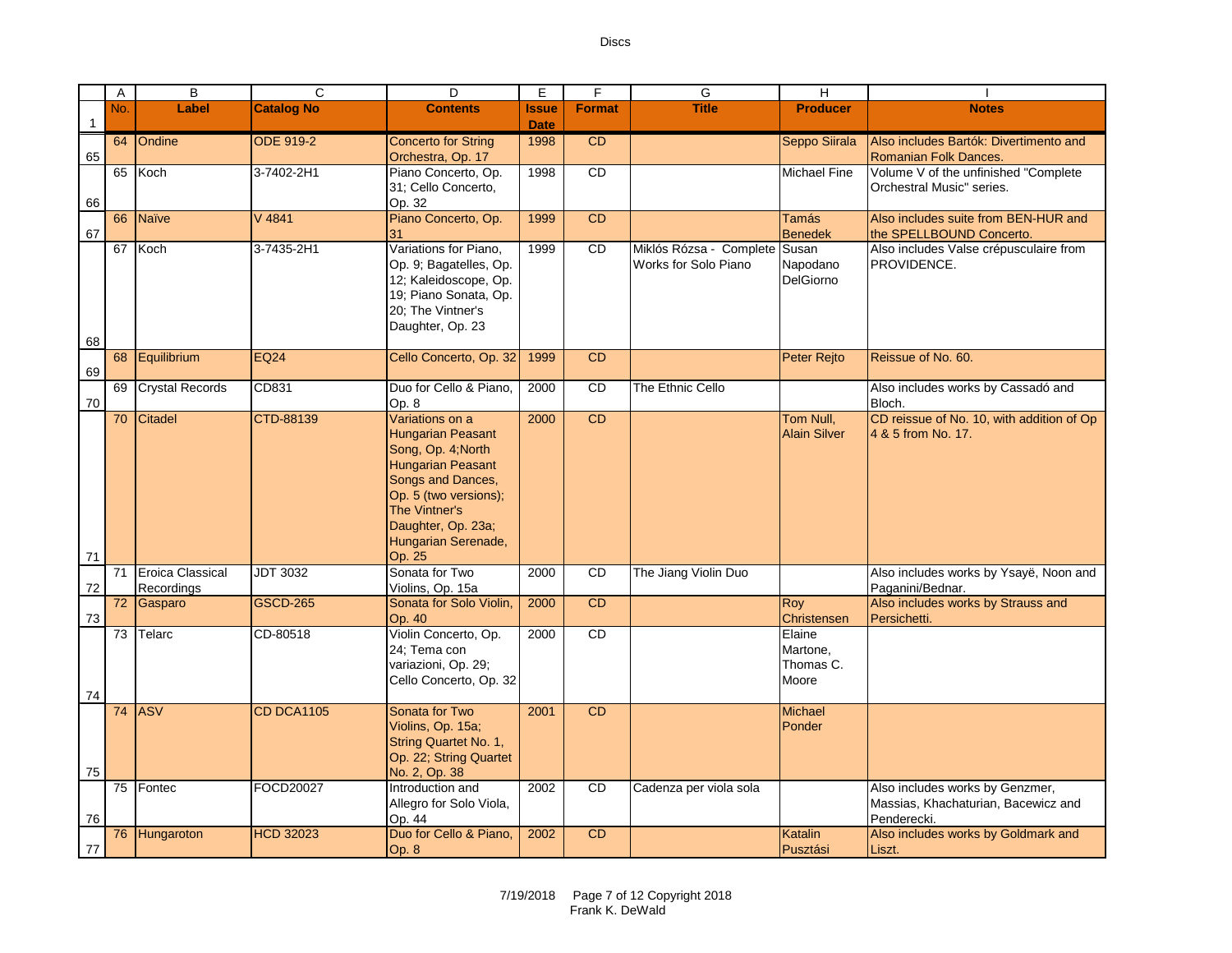|    | A        | $\overline{B}$                         | $\overline{\text{c}}$ | $\overline{D}$                                                                                                                                                  | E                           | F               | G                                                   | π                                            |                                                                                                                                                        |
|----|----------|----------------------------------------|-----------------------|-----------------------------------------------------------------------------------------------------------------------------------------------------------------|-----------------------------|-----------------|-----------------------------------------------------|----------------------------------------------|--------------------------------------------------------------------------------------------------------------------------------------------------------|
|    | No.      | Label                                  | <b>Catalog No</b>     | <b>Contents</b>                                                                                                                                                 | <b>Issue</b><br><b>Date</b> | <b>Format</b>   | <b>Title</b>                                        | <b>Producer</b>                              | <b>Notes</b>                                                                                                                                           |
|    |          | 77 Hungaroton                          | <b>HCD 32288</b>      | Toccata capricciosa,                                                                                                                                            | 2004                        | CD              | À la Carte - Works for                              | Ádám Matz                                    | Also includes works by Hollós, Ligeti and                                                                                                              |
| 78 |          |                                        |                       | Op. 36                                                                                                                                                          |                             |                 | Cello Solo                                          |                                              | other contemporary composers.                                                                                                                          |
| 79 | $78$ cpo |                                        | 999 839-2             | Notturno Ungherese,<br>Op. 28; Sinfonia<br>Concertante, Op. 29;<br>Tripartita, Op. 33                                                                           | 2005                        | CD              |                                                     | <b>Cristoph Held</b>                         |                                                                                                                                                        |
|    | 79       | <b>Crystal Records</b>                 | CD731                 | Sonatina for Solo                                                                                                                                               | 2005                        | <b>CD</b>       |                                                     |                                              | CD reissue of No. 35, with addition of Op.                                                                                                             |
| 80 |          |                                        |                       | Clarinet, Op. 27;<br>Sonata for Solo<br>Clarinet, Op. 41                                                                                                        |                             |                 |                                                     |                                              | 41.                                                                                                                                                    |
| 81 |          | 80 ASV                                 | <b>GLD 4018</b>       | Sinfonia Concertante,<br>Op. 29; Cello<br>Concerto, Op. 32                                                                                                      | 2006                        | CD              |                                                     | <b>Neil Varley</b>                           |                                                                                                                                                        |
|    |          | 81   MSR Classics                      | <b>MS 1188</b>        | Piano Sonata, Op. 20                                                                                                                                            | 2006                        | CD              | Leonard Pennario - The<br><b>Early Years</b>        | Robert<br>LaPorta                            | 4-Disc set. Reissue of performance from<br>No. 8. Also includes works by Chopin,<br>Schumann, Liszt and many others.                                   |
| 82 |          |                                        | CD07-2                |                                                                                                                                                                 |                             | <b>CD</b>       | Soloists of the Orchestra                           |                                              | World premiere performance of Sinfonia                                                                                                                 |
| 83 |          | 82 Chicago SO                          |                       | Sinfonia Concertante,<br>Op. 29                                                                                                                                 | 2007                        |                 | <b>III (From the Archives</b><br><b>Vol. 21)</b>    |                                              | Concertante. Also includes works by<br>Vivaldi, Mozart, Gould, Korngold, Elgar<br>and Boulez.                                                          |
| 84 | 83       | <b>Naxos</b>                           | 8.570190              | Variations on a<br>Hungarian Peasant<br>Song, Op. 4; North<br>Hungarian Peasant<br>Songs and Dances,<br>Op. 5; Duo, Op. 7;<br>Sonata for Solo Violin,<br>Op. 40 | 2007                        | <b>CD</b>       |                                                     | <b>Bonnie Silver</b><br>and Norbert<br>Kraft |                                                                                                                                                        |
| 85 | 84       | <b>Oehms Classics</b>                  | OC 610                | North Hungarian<br>Peasant Songs and<br>Dances, Op. 5                                                                                                           | 2007                        | <b>CD</b>       |                                                     |                                              | Features Op. 5 in an arrangement for pan<br>flute and piano. Also includes works by<br>Mozart, Bach, Debussy, Svendsen and<br>Genzmer.                 |
| 86 | 85       | <b>Naxos</b>                           | 8.570350              | Violin Concerto, Op.<br>24; Sinfonia<br>Concertante, Op. 29                                                                                                     | 2007                        | <b>CD</b>       |                                                     | Michael<br>Pochna                            | Violin Concerto performance was<br>nominated for a 2007 Grammy Award in<br>concerto category.                                                          |
| 87 | 86       | Cambria Historical<br><b>Cassettes</b> | <b>CT 108</b>         | Duo for Cello & Piano,<br>Op. 8; Piano Sonata,<br>Op. 20                                                                                                        |                             | <b>CS</b>       | John Crown In Concert                               |                                              | Recorded live in concert. Also includes<br>works by Korngold, Mignone, Dahl and<br>Haydn. Originally issued in conjunction<br>with book on John Crown. |
| 88 | 87       | Sony/BMG<br><b>Masterworks</b>         | 721742                | Violin Concerto, Op.<br>24                                                                                                                                      | 2008                        | CD              | Jascha Heifetz - The<br>Original Jacket Collection  |                                              |                                                                                                                                                        |
| 89 |          | 88   Kleos Classics                    | <b>KL5103</b>         | Tripartita, Op. 33                                                                                                                                              |                             | CD              | <b>Modern Masters I</b>                             | <b>Tim McDonald</b>                          | Reissue of No. 42.                                                                                                                                     |
| 90 |          | 89 Bay Cities                          | <b>BCD 3028</b>       | <b>Festive Flourish</b>                                                                                                                                         | 1985                        | $\overline{CD}$ | <b>Hollywood Spectacular</b>                        | Christopher<br>Palmer                        | Also includes various film selections.                                                                                                                 |
| 91 | 90       | <b>Naxos</b>                           | 8.570570              | Toccata Capricciosa,<br>Op. 35                                                                                                                                  | 2008                        | CD              | Hungarian Music for Cello Michael Fine<br>and Piano |                                              | Also includes works by Bartók, Liszt,<br>Kodály and Popper.                                                                                            |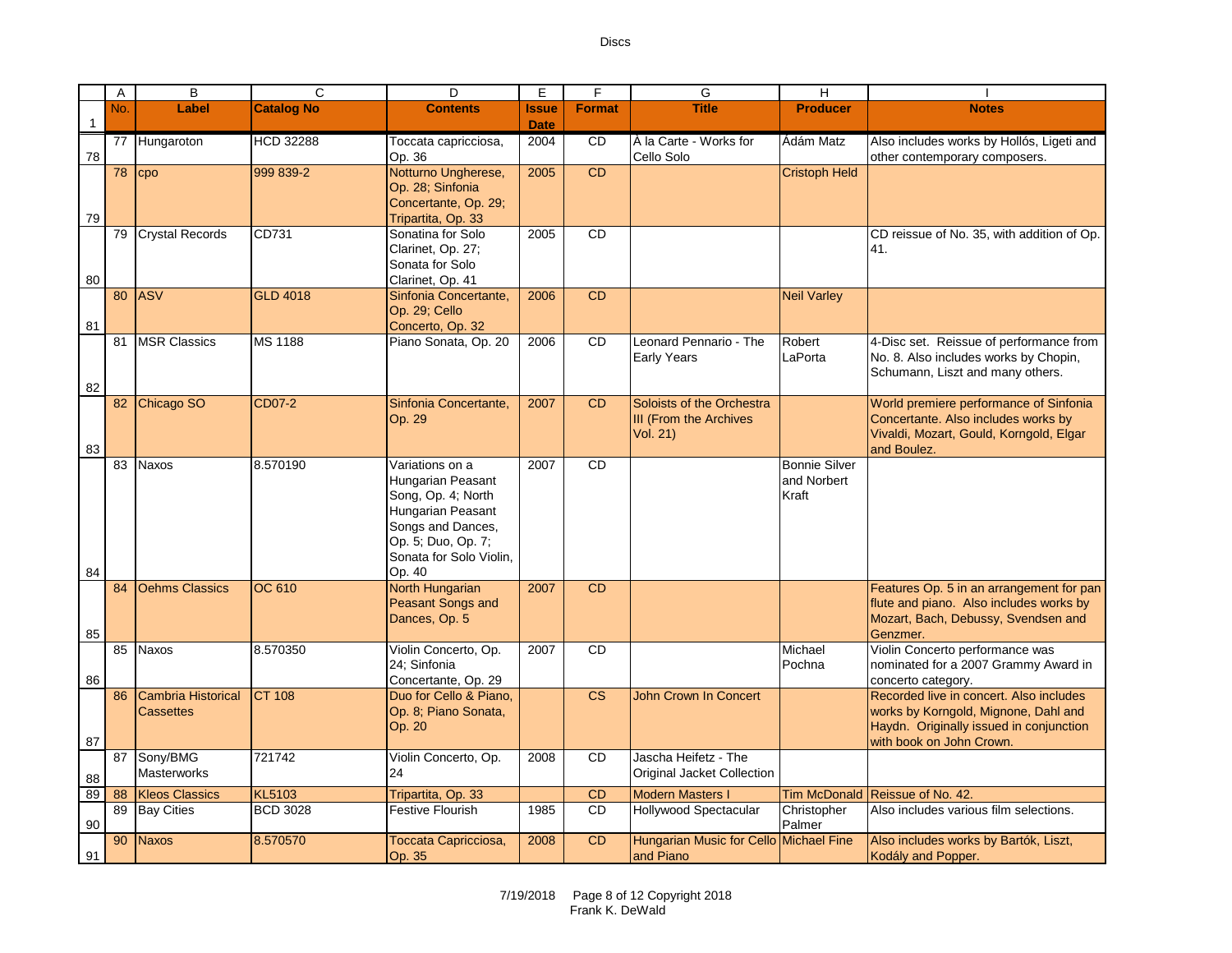|                | A   | B                             | C                 | D                                                                                                                                                        | E            | F             | G                                                   | H.                                    |                                                                                                                                                        |
|----------------|-----|-------------------------------|-------------------|----------------------------------------------------------------------------------------------------------------------------------------------------------|--------------|---------------|-----------------------------------------------------|---------------------------------------|--------------------------------------------------------------------------------------------------------------------------------------------------------|
|                | No. | Label                         | <b>Catalog No</b> | <b>Contents</b>                                                                                                                                          | <b>Issue</b> | <b>Format</b> | <b>Title</b>                                        | <b>Producer</b>                       | <b>Notes</b>                                                                                                                                           |
| $\overline{1}$ |     |                               |                   |                                                                                                                                                          | <b>Date</b>  |               |                                                     |                                       |                                                                                                                                                        |
| 92             |     | 91 Equilibrium                | EQ82              | Sonata for Flute Solo.<br>Op. 39                                                                                                                         | 2007         | CD            | Passacaglia                                         | Amy Porter &<br>Dave Schall           | Also includes works by Karg-Elert,<br>Dohnányi and Hindemith.                                                                                          |
| 93             | 92  | ReDiscovery                   | <b>RD135</b>      | Variations on a<br><b>Hungarian Peasant</b><br>Song, Op. 4a;<br>Concerto for Strings,<br>Op. 17; Kaleidoscope,<br>Op. 19a; Notturno<br>Ungherese, Op. 28 | 2008         | CD            | <b>Rozsa Conducts Rozsa</b>                         | David Gideon                          | CD-R reissue of No. 11, plus Op. 28 from<br>No. 15. Also includes "Salome's Dance"<br>from KING OF KINGS. Available from<br>http://www.rediscovery.us. |
| 94             | 93  | Chandos                       | CHAN10488         | Three Hungarian<br>Sketches, Op. 14;<br>Hungarian Serenade,<br>Op. 25; Overture to a<br>Symphony Concert,<br>Op. 26; Tripartita, Op.<br>33               | 2008         | <b>CD</b>     | <b>Orchestral Works 1</b>                           | Mike George &<br><b>Brian Pidgeon</b> |                                                                                                                                                        |
| 95             | 94  | <b>Aulos</b>                  | <b>AUL 66158</b>  | Toccata capricciosa,<br>Op. 36                                                                                                                           | 2008         | <b>CD</b>     |                                                     | Claudia<br>Resinger                   | Also includes works by Kodály and Ligeti.                                                                                                              |
| 96             |     | 95 BSX Records                | <b>BSXCD 8845</b> | Kaleidoscope, Op.<br>19c; Sonata for Guitar,<br>Op. 42                                                                                                   | 2008         | <b>CD</b>     | The Miklós Rózsa<br>Collection                      | <b>Gregg Nestor</b>                   | Guitar Sonata reissued from No. 37: also<br>includes guitar transcriptions of Rózsa<br>film themes.                                                    |
| 97             | 96  | <b>Naxos</b>                  | 8.570925          | Hungarian Serenade,<br>Op. 25; Concerto for<br>Viola, Op.37                                                                                              | 2008         | CD            |                                                     | <b>Mariusz Smolii</b>                 |                                                                                                                                                        |
| 98             |     | 97 Divine Art                 | dda25052          | Piano Sonata, Op. 20                                                                                                                                     | 2009         | <b>CD</b>     | American Piano Sonatas                              | Peter<br>Seivewright                  | Also includes sonatas by Carter and<br>MacDowell                                                                                                       |
| 99             | 98  | <b>Medici Arts</b>            | 3072238           | Tema con Variazioni,<br>Op. 29a                                                                                                                          | 2009         | <b>DVD</b>    | <b>Gidon Kremer and</b><br><b>Kremerata Baltica</b> | <b>Christina Sas</b>                  | Also includes works by Schubert,<br>Piazzolla, Schnittke and Raskatov.                                                                                 |
| 100            |     | 99 BSX Records                | <b>BSXCD 8856</b> | Suite In the Olden<br>Style                                                                                                                              | 2009         | <b>CD</b>     | You Must Remember<br>This Too                       | <b>Gregg Nestor</b>                   | Arranged by Palmer and Nestor. Also<br>includes film themes by Newman,<br>Korngold, Tiomkin, Gold, Herrmann and<br>Morley, arranged for two guitars.   |
| 101            |     | 100 Orchid Classics           | <b>ORC100005</b>  | Violin Concerto, Op.<br>24                                                                                                                               | 2009         | <b>CD</b>     |                                                     | <b>Jeremy Hayes</b>                   | Also includes Korngold: Violin Concerto<br>as well as encore selections. (Also<br>available as download from<br>www.classicsonline.com.)               |
| 102            |     | 101 Courthouse Music          | CMCD017           | String Quartet No. 2,<br>Op. 38                                                                                                                          | 2009         | <b>CD</b>     | Legacy of the Hollywood<br>Composers                | Fredrik<br>Hogberg                    | Also includes works by Korngold and<br>Rota.                                                                                                           |
| 103            |     | 102 Crystal Records           | CD739             | <b>Sonatina for Clarinet</b><br>Solo                                                                                                                     | 2009         | <b>CD</b>     | <b>The Naked Clarinet</b>                           |                                       | Also includes works by Tower, Dzubay,<br>Yehuda, Ran and Larsen.                                                                                       |
| 104            |     | 103 Centaur Records           | <b>CRC 3066</b>   | Sonata for Flute Solo,<br>Op. 39                                                                                                                         | 2010         | <b>CD</b>     | Eastern Gems                                        | Nicole Riner                          | Also includes works by Kassern, Feld and<br>Uhl.                                                                                                       |
| 105            |     | 104 Campanella Musica C130144 |                   | Toccata capricciosa,<br>Op. 36                                                                                                                           | 2003         | <b>CD</b>     | Ludwig Quandt - Solo                                |                                       | Also includes works by Kodály, Ligeti and<br>Kurtág. CD only available in Europe;<br>download available worldwide July, 2010.                          |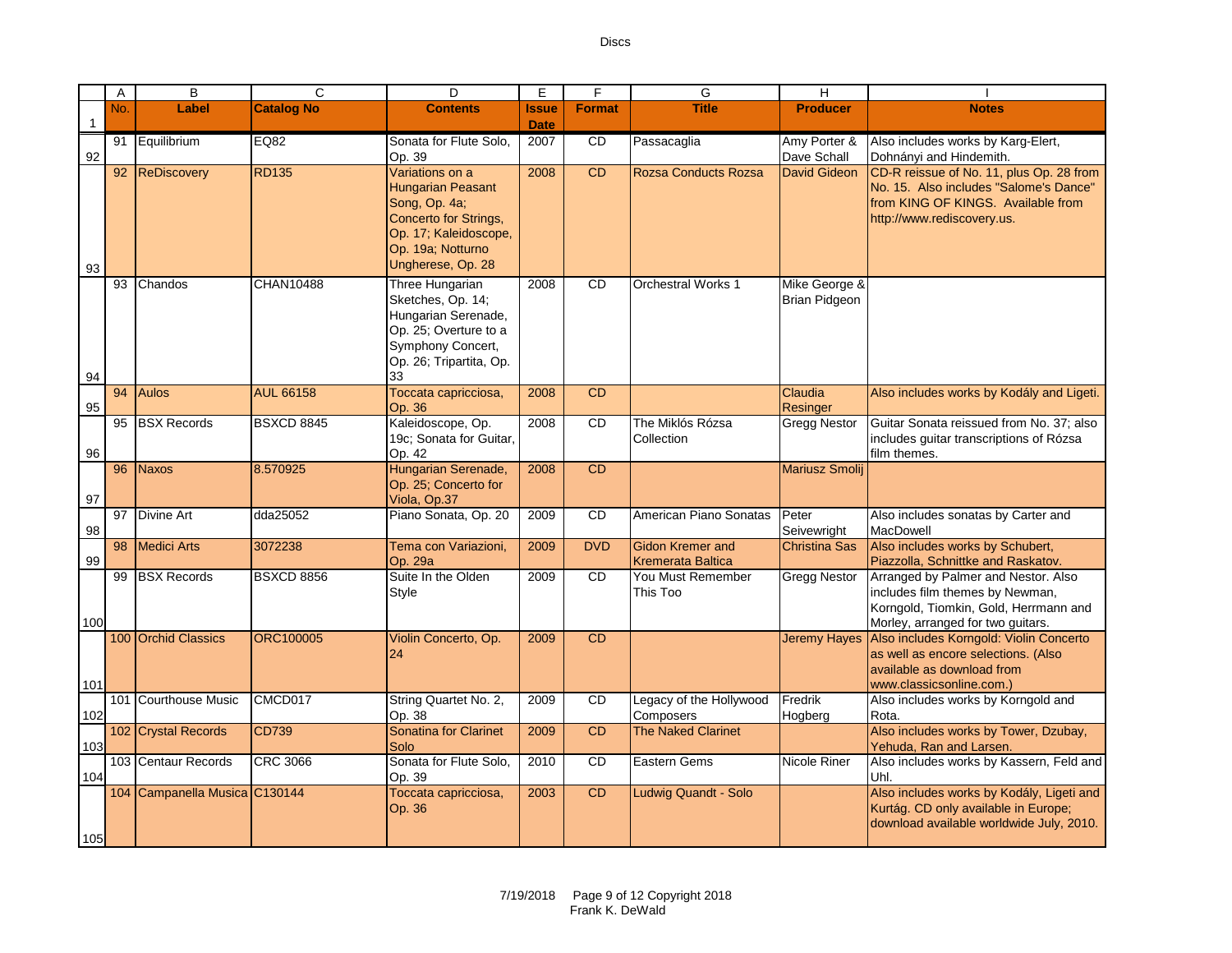|              | Α   | B                          | C                 | D                                                                                                                                               | Ε                           | F             | G                                                                         | H                                                            |                                                                                                                                                |
|--------------|-----|----------------------------|-------------------|-------------------------------------------------------------------------------------------------------------------------------------------------|-----------------------------|---------------|---------------------------------------------------------------------------|--------------------------------------------------------------|------------------------------------------------------------------------------------------------------------------------------------------------|
| $\mathbf{1}$ | No. | Label                      | <b>Catalog No</b> | <b>Contents</b>                                                                                                                                 | <b>Issue</b><br><b>Date</b> | <b>Format</b> | <b>Title</b>                                                              | <b>Producer</b>                                              | <b>Notes</b>                                                                                                                                   |
| 106          |     | 105 Cambria                | CD-1193           | Kaleidoscope, Op. 19c                                                                                                                           | 2009                        | CD            | Kaleidoscope - Premiere<br>Recordings of<br>Masterworks for Guitar<br>Duo | <b>Gregg Nestor</b>                                          |                                                                                                                                                |
| 107          |     | 106 Hyperion               | <b>CDA67687</b>   | Viola Concerto, Op. 37                                                                                                                          | 2010                        | <b>CD</b>     |                                                                           | Andrew<br>Keener                                             | Also includes works by Bartók and Serly.                                                                                                       |
| 108          |     | 107 Naxos                  | 8.572285          | Cello Rhapsody, Op.<br>3; Three Hungarian<br>Sketches, Op. 14a;<br>Overture to a<br>Symphony Concert,<br>Op. 26a; Notturno<br>Ungherese, Op. 28 | 2010                        | CD            |                                                                           | Mariusz Smolij                                               |                                                                                                                                                |
|              |     | 108 Chandos                | <b>CHAN 10674</b> | Variations on a<br>Hungarian Folk Song,<br>Op. 4a; The Vintner's<br>Daughter, Op. 23a;<br>Notturno Ungherese,<br>Op. 28; Cello                  | 2011                        | CD            | <b>Orchestral Works 2</b>                                                 | Mike George &<br><b>Brian Pidgeon</b>                        |                                                                                                                                                |
| 109<br>110   |     | 109 Phoenix                | PHCD 175          | Concerto, Op. 32<br>Sonata for Two<br>Violins, Op. 15a                                                                                          | 2011                        | <b>CD</b>     | <b>Violin Duos</b>                                                        |                                                              | Also includes works by Ysaye, Bonner<br>and Podgaits.                                                                                          |
| 111          |     | 110 Chandos                | <b>CHAN 10738</b> | Concerto for Violin,<br>Op. 24; Concerto for<br>String Orchestra, Op.<br>17; Theme, Variations<br>and Finale, Op. 13                            | 2012                        | <b>CD</b>     | <b>Orchestral Works 3</b>                                                 | Mike George,<br>Jonathan<br>Cooper &<br><b>Brian Pidgeon</b> | Op. 13 is original version, before cuts.                                                                                                       |
| 112          |     | 111 Fontec                 | FOCD9545          | Sonata for Guitar, Op.<br>42                                                                                                                    | 2012                        | CD            | Sonata Noir                                                               |                                                              | Also includes works by Llobet, Brouwer<br>and Berkeley.                                                                                        |
| 113          |     | 112 Disques<br>Cinemusique | <b>DCM 141</b>    | Theme, Variations and<br>Finale, Op. 13; Three<br>Hungarian Sketches,<br>Op. 14; Concert<br>Overture, Op. 26                                    | 2012                        | CD            | Rózsa Conducts Rózsa                                                      |                                                              | Also includes "Background to Violence;"<br>mastered from LP copies. May not be<br>legal for sale in the U.S. due to copyright<br>restrictions. |
| 114          |     | 113 Bridge                 | Bridge 9388       | Piano Sonata, Op. 20                                                                                                                            | 2013                        | CD            |                                                                           | Bob Ludwig &<br><b>Martin Perry</b>                          | Also includes works by Bartók and Carter.                                                                                                      |
| 115          |     | 114 Bayer                  | BR 100 392        | Sonata for Oboe, Op.<br>43                                                                                                                      | 2013                        | <b>CD</b>     | Rhapsodie                                                                 |                                                              | Also includes works by Bartók, Farkas,<br>Balassa, Kurtág, Bank Sary and Laszlo<br>Sary.                                                       |
| $116$        |     | 115 Haenssler Classsic     | CD 93.301         | Tema con Variazioni,<br>Op. 29a                                                                                                                 | 2013                        | <b>CD</b>     | Works for Violin and<br>Cello                                             |                                                              | NB: Arrangement for violin and cello only.<br>Also includes works by Kodály, Seiber,<br>Szekely, Ligeti and Bartók.                            |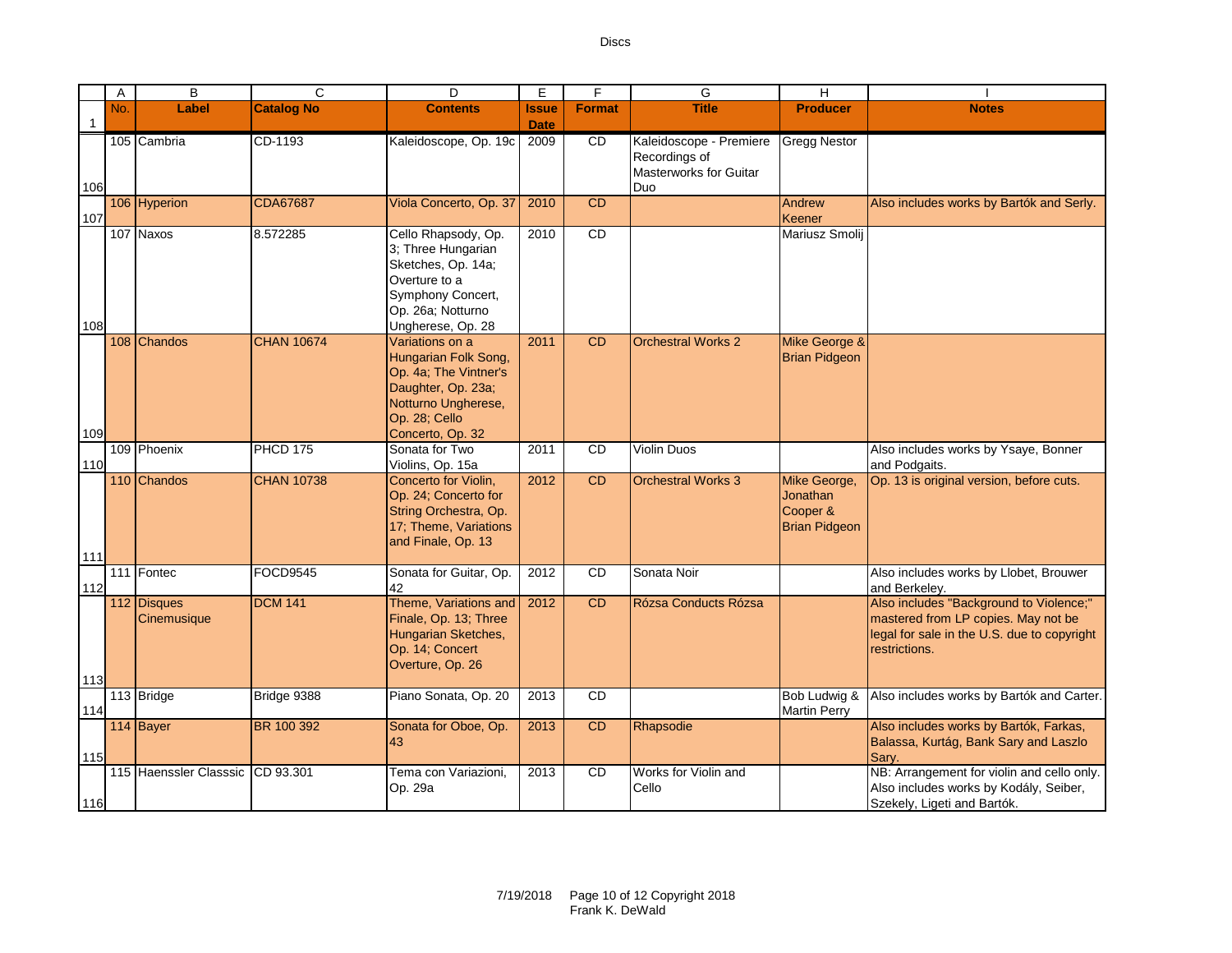Download Picture

2013 CD CD Michael

2013 CD American Declarations Gary Cole and

Composing Without the

2013 CD Games of Light Francesca

2014 CD CD Andrew

**Format Title Producer Notes**

**Ponder** 

Arnone and Rick **Carptenter** 

**Keener** 

2014 CD CD Also includes String Quartet No. 1 by

Includes original published version of

Also includes works by Paulus, Harris,

Morricone, Hefles, Velazquez, Wallfisch,

Also includes works by Koechlin, Alwyn,

Also includes two clarinet sonatas by

http://www.isabellemarchewka.de/

String Trio, Op. 1.

Martha Shaffer Schuman, Lekberg, Dawson and Kay.

Adam Binks | Also includes works by Williams, Toch,

Marianelli and Gunning.

and Willner.

Brahms.

A | B | C | D |E|F| G | H | I

2013 Digital

**Date**

Op. 22; String Quartet No. 2, Op. 38; String

Trio, Op. 1

34

Op. 36

Op. 39

Clarinet, Op. 27; Sonata for Solo Clarinet, Op. 41

String Quartet No. 2,

No. **Label Catalog No Contents Issue** 

116 Naxos 8.572903 String Quartet No. 1,

117 Regent REGCD414 The 23rd Psalm, Op.

118 Resonus RES10121 Toccata Capricciosa,

119 MSR Classics MS 1457 Sonata for Flute Solo,

120 Avie 2311 Sonatina for Solo

1

117

118

119

120

121

121 Portland String Quartet

122 123

124

125

126

127

128

129

130

| Quartet                            |                     | Op. 38                                                                                                    |      |             |                                    |                                                          | Arnold Schoenberg. Limited edition of<br>300 copies available only through PSQ.                                 |
|------------------------------------|---------------------|-----------------------------------------------------------------------------------------------------------|------|-------------|------------------------------------|----------------------------------------------------------|-----------------------------------------------------------------------------------------------------------------|
| 122 Intrada                        | <b>MAF 7132</b>     | The 23rd Psalm, Op.<br>34                                                                                 | 2014 | <b>CD</b>   | <b>The Twelve Choruses</b>         | Paul Wing                                                | Also includes "The Twelve Choruses"<br>from BEN-HUR and KING OF KINGS.                                          |
| 123 Equilibrium                    | EQ 121              | Duo for Violin and<br>Piano, Op. 7; Sonata<br>for Solo Violin, Op. 40;<br>Sinfonia Concertante.<br>Op. 29 | 2014 | CD.         | Double Life                        |                                                          |                                                                                                                 |
| 124 Brilliant Classics             | 9455                | Sonata for Guitar, Op.<br>42                                                                              | 2014 | <b>CD</b>   | <b>Novecento Guitar</b><br>Sonatas |                                                          | 5-disc set. Also includes works by Baev,<br>Biberian, Cavallone, Gilardino, Manen,<br>Migot, Porqueddu and Uhl. |
| 125 Orlando Records                | or 0012             | Sonatina for Solo<br>Clarinet, Op. 27                                                                     | 2015 | CD          | <b>Night Thoughts</b>              | <b>Dimitri</b><br>Ashkenazy<br>and Tryggvi<br>Tryggvason | Also includes works by Rodney Bennett,<br>Benary, Tutino, Karg-Elert, Kam, Harvey<br>and Anonymous.             |
| 126 Alto                           | <b>ALC 1274</b>     | Sinfonia Concertante,<br>Op. 29; Cello<br>Concerto, Op. 32                                                | 2015 | <b>CD</b>   |                                    |                                                          | Reissue of No. 80                                                                                               |
| 127 Arco Diva                      | <b>UP0174</b>       | Introduction and<br>Allegro for Solo Viola,<br>Op. 44                                                     | 2016 | CD          | Kristina Fialova:<br>Introduction  |                                                          | Also includes works by Godár,<br>Penderecki, Khachaturian, Stravinsky and<br>Bodorová.                          |
| 128 Analogue<br><b>Productions</b> | <b>CAPC 2767 SA</b> | Concerto for Violin,<br>Op. 24                                                                            | 2016 | <b>SACD</b> |                                    |                                                          | Reissue of No. 13. Also includes<br>Benjamin: Romantic Fantasy                                                  |
| 129 No Label                       | No Number           | "Suite for Harp"                                                                                          | 2016 | CD.         | Isabelle                           |                                                          | Private issue, available only from<br>performer's website:                                                      |